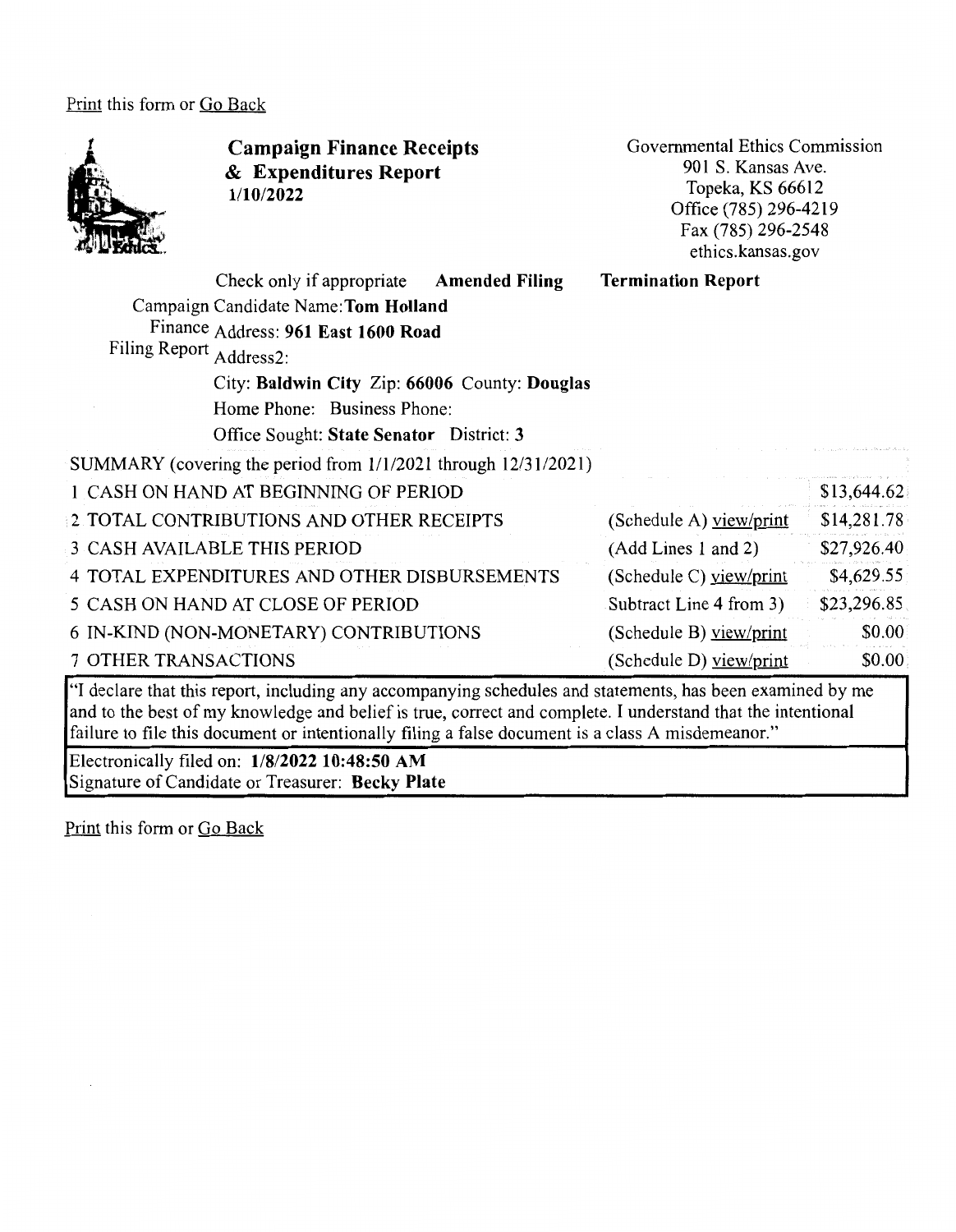#### **SCHEDULE A**

# **CONTRIBUTIONS AND OTHER RECEIPTS**

**Candidate:** Tom Holland

| <b>Name and Address</b><br>of Contributor                                                                                                   | <b>Type of Payment</b><br>Occupation of |                                             |               |
|---------------------------------------------------------------------------------------------------------------------------------------------|-----------------------------------------|---------------------------------------------|---------------|
|                                                                                                                                             | Cash, Check, Loan, E-<br>funds, Other   | <b>Individual Giving</b><br>More Than \$150 | <b>Amount</b> |
| <b>State of Kansas</b><br>300 SW 10th Avenue<br>Topeka KS 66612                                                                             | Other                                   |                                             | \$4,431.78]   |
| <b>Americrown Service</b><br><b>Corporation President's</b><br>Account<br>1801 W. International<br>Speedway Blvd.<br>Daytona Beach FL 32114 | Check                                   |                                             | \$500.00      |
| Stray Dog PAC of Kansas<br>11460 Tomahawk Creek<br>Pkwy, Suite 300<br>Leawood KS 66211                                                      | Check                                   |                                             | \$100.00      |
| Kansas Beverage<br><b>Association PAC</b><br>5845 SW 29th Street<br>Topeka KS 66614                                                         | Check                                   |                                             | \$500.00      |
| Cimarron Valley Railroad,<br>LC<br>1027 S Main Street, Ste 403<br>Joplin MO 64801                                                           | Check                                   |                                             | \$500.00      |
| T-Mobile USA Inc.<br>12920 SE 38th Sreet<br>Bellevue WA 98006                                                                               | Check                                   |                                             | \$500.00      |
| <b>Kansas Contractors</b><br><b>Association PAC</b><br>800 SW Jackson Suite #100<br>Topeka KS 66612                                         | Check                                   |                                             | \$250.00      |
| PAC of Kansas<br>Ophthalmologists<br>10 W. Philip Rd., Suite 120<br>Vernon Hills IL 60061                                                   | Check                                   |                                             | \$250.00      |
| BlueCross BlueShield of<br>Kansas<br>1133 SW Topeka Boulevard<br>Topeka KS 66629                                                            | Check                                   |                                             | \$500.00      |
| One Gas, Inc. PAC<br>15 East Fifth Street<br>Tulsa OK 74103                                                                                 | Check                                   |                                             | \$250.00]     |
|                                                                                                                                             |                                         |                                             |               |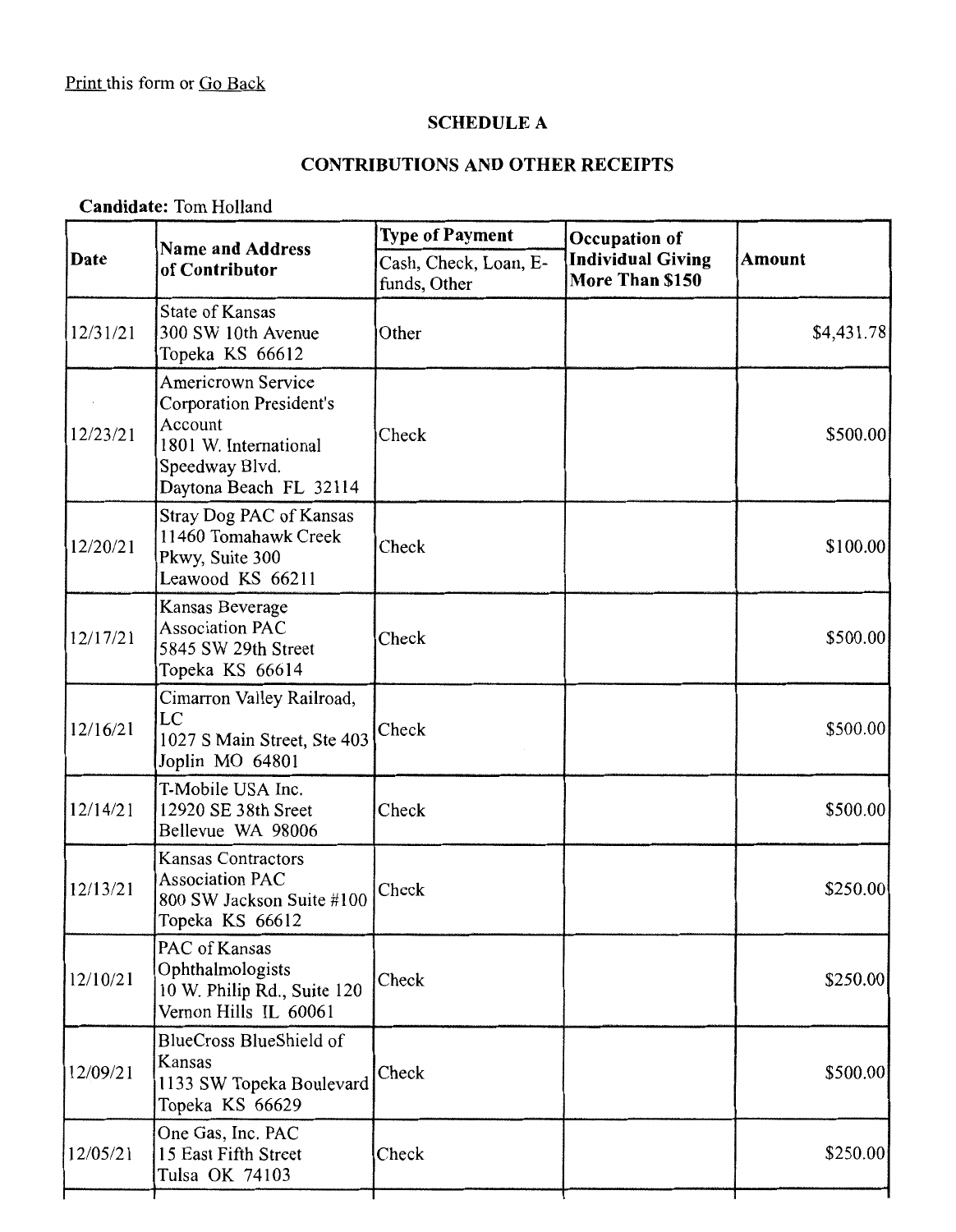| 11/30/21 | Microsoft Corporation<br>Stakeholders Voluntary<br>PAC<br>3720 159th Avenue,<br>NorthEast<br>Redmond WA 98052 | Check | \$250.00    |
|----------|---------------------------------------------------------------------------------------------------------------|-------|-------------|
| 11/30/21 | Kansas Cable PAC<br>900 S. Kansas Ave., Suite<br>300<br>Topeka KS 66612                                       | Check | \$250.00]   |
| 11/30/21 | <b>Comcast Financial Agency</b><br>Corporation<br>1701 JFK Boulevard<br>Philadelphia PA 19103                 | Check | \$250.00    |
| 11/30/21 | Cox Communications Inc.<br>901 S George Washington<br><b>B</b> lvd<br>Wichita KS 67211                        | Check | \$250.00    |
| 11/26/21 | Kansas Rural Independent<br>Telecoms PAC<br>P.O. Box 4799<br>Topeka KS 66604                                  | Check | \$500.00    |
| 11/26/21 | POM of Kansas, LLC<br>3870 Peachtree Industrial<br>Blvd, Suite 340-308<br>Duluth GA 30096                     | Check | \$1,000.00] |
| 11/26/21 | RAI Services Co.<br>PO Box 464<br>Winston-Salem NC 27102                                                      | Check | \$250.00    |
| 11/19/21 | <b>CUPAC</b> of Kansas<br>901 SW Topeka Blvd<br>Topeka KS 66612                                               | Check | \$250.00]   |
| 11/16/21 | Kansas Automobile Dealers<br><b>Election Action Committee</b><br>731 South Kansas Avenue<br>Topeka KS 66603   | Check | \$250.00    |
| 11/16/21 | Watco Companies, L.L.C.<br>315 W. 3rd Street<br>Pittsburg KS 66762                                            | Check | \$1,000.00] |
| 10/05/21 | AT&T Services, Inc<br>220 SE 6th Ave.<br>Topeka KS 66603                                                      | Check | \$500.00    |
| 10/04/21 | Anheuser-Busch Cos., Inc.<br>One Busch Place<br>St. Louis MO 63118                                            | Check | \$250.00    |
| 09/27/21 | Kansas Society of CPAs<br>PAC<br>114 SE 8th Avenue<br>Topeka KS 66603                                         | Check | \$250.00    |
| 09/21/21 | Walmart, Inc.                                                                                                 | Check | \$1,000.00] |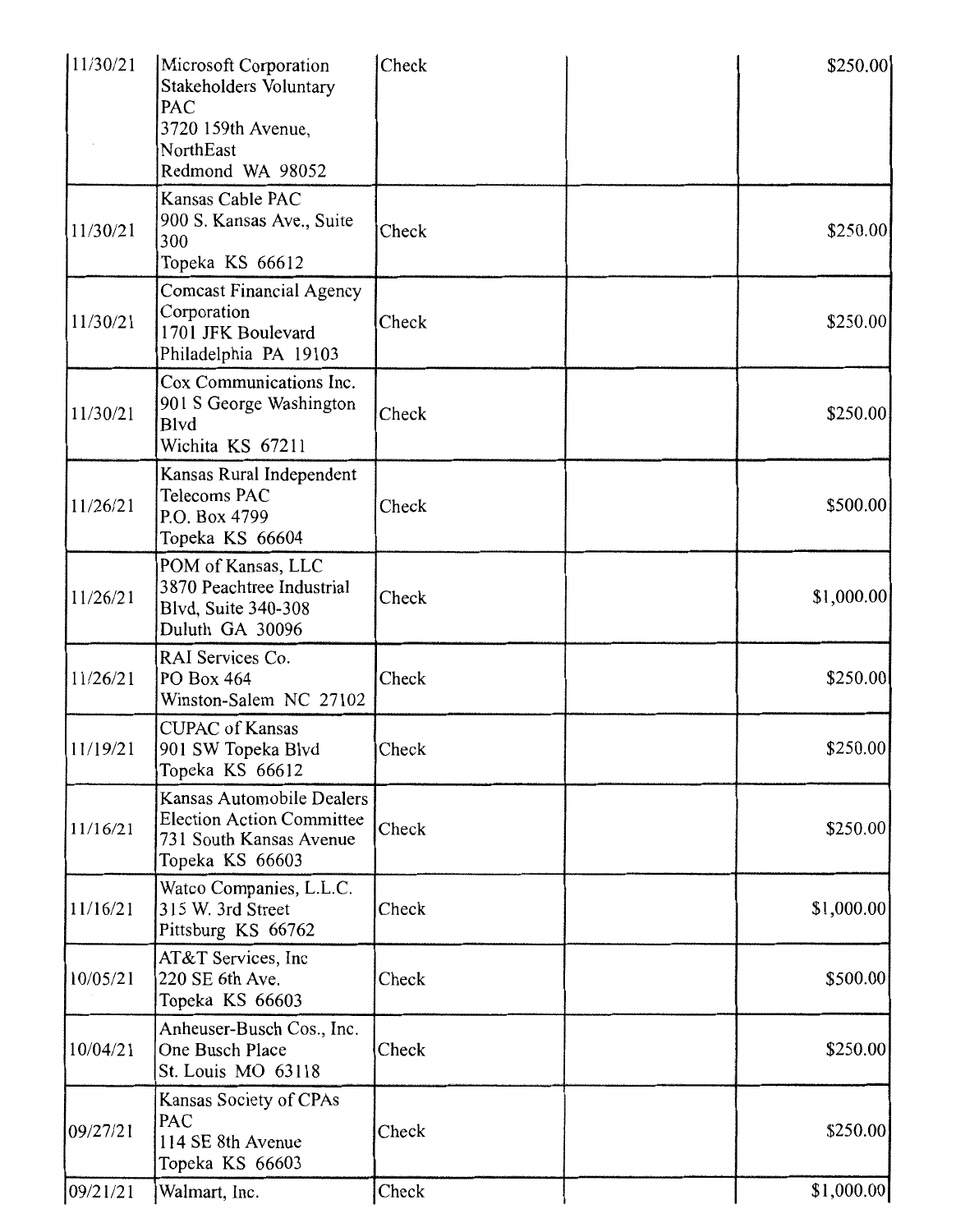|                                                | 702 SW 8th Street<br>Bentonville AR 72716                              |       |            |          |
|------------------------------------------------|------------------------------------------------------------------------|-------|------------|----------|
| 07/20/21                                       | Textron Aviation Inc.<br>Cessna<br>PO Box 77130<br>Fort Worth TX 76177 | Check |            | \$250.00 |
| Total Itemized Receipts for Period             |                                                                        |       | \$14281.78 |          |
| Total Unitemized Contributions (\$50 or less)  |                                                                        |       | \$0        |          |
| Sale of Political Materials (Unitemized)       |                                                                        |       | \$0        |          |
| Total Contributions When Contributor Not Known |                                                                        |       | \$0        |          |
| TOTAL RECEIPTS THIS PERIOD                     |                                                                        |       | \$14281.78 |          |

Print this form or Go Back